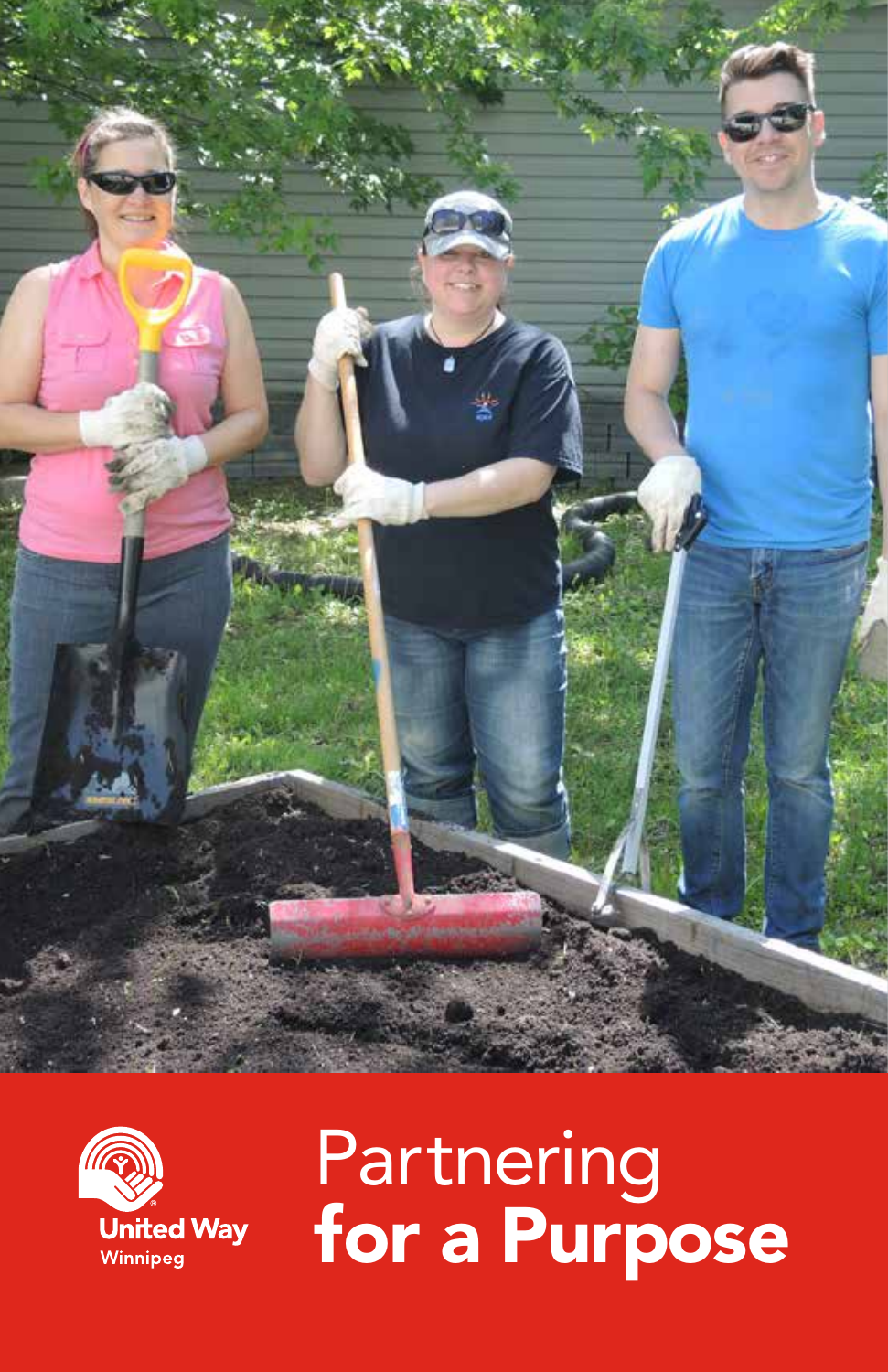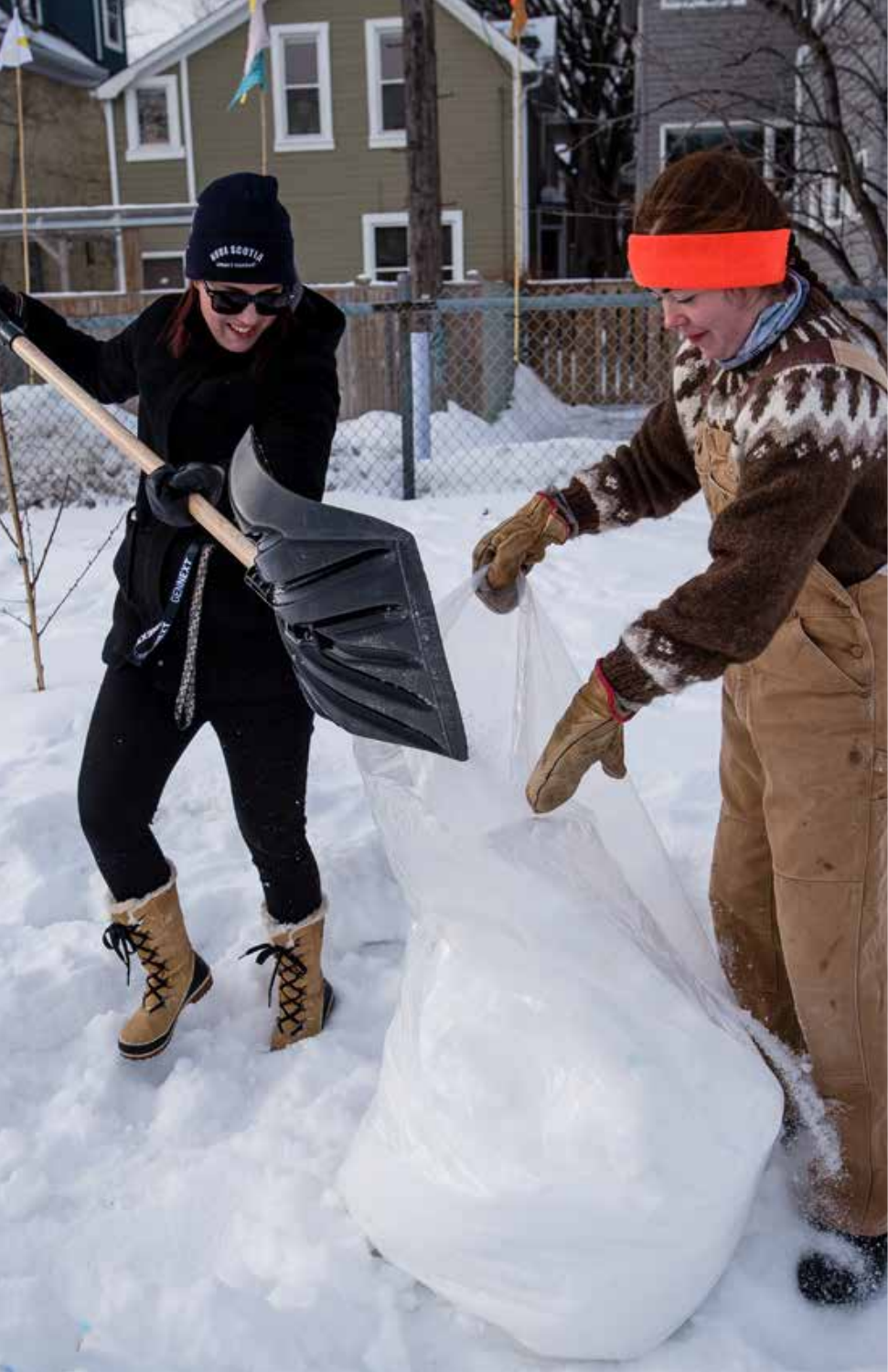

Employee volunteerism is quickly becoming the newest metric of success in the workplace, helping to boost job satisfaction, improve retention and identify the leaders of tomorrow. In fact, the 2014 Millennial Impact Report revealed that one-third of millennials look to a company's volunteer policies when they decide to apply, interview or accept an offer.

United Way Winnipeg can work with you to create custom, year-round employee engagement strategies that generate excitement, boost morale and promote belonging and teamwork.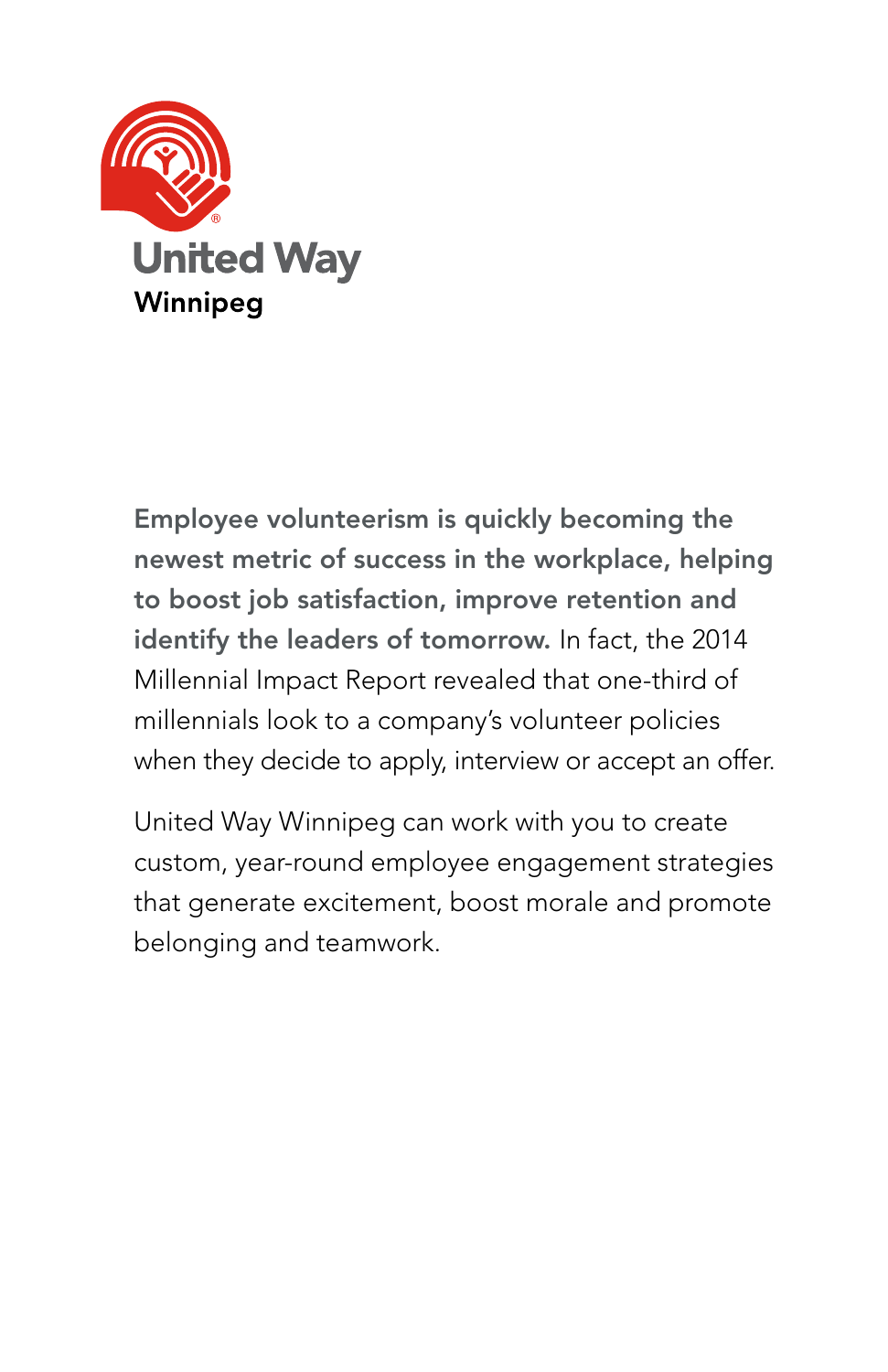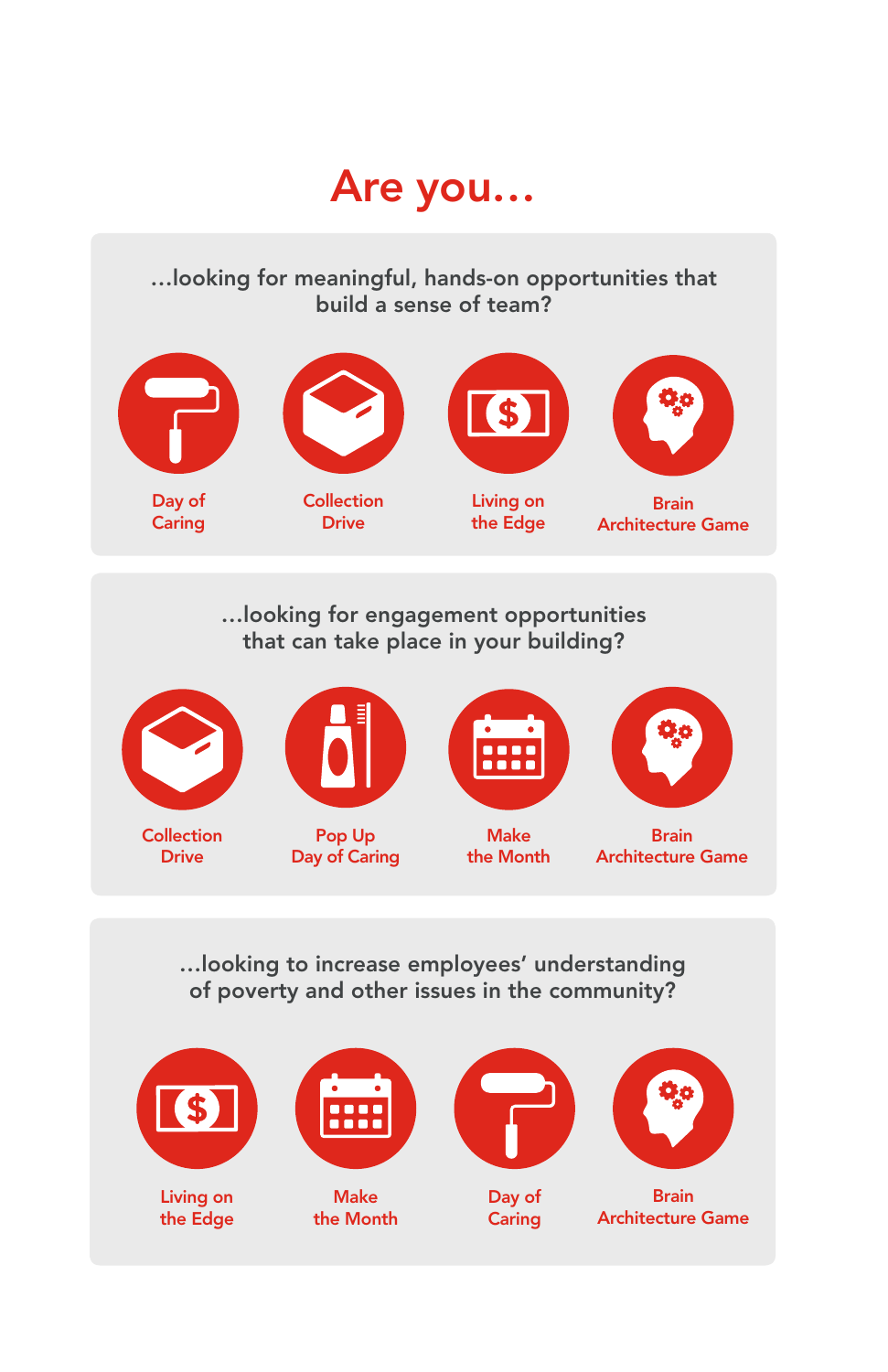



#### …looking to further engage specific age groups?



…looking to better understand your employees and their understanding of / response to your Corporate Social Responsibility and community engagement approach?

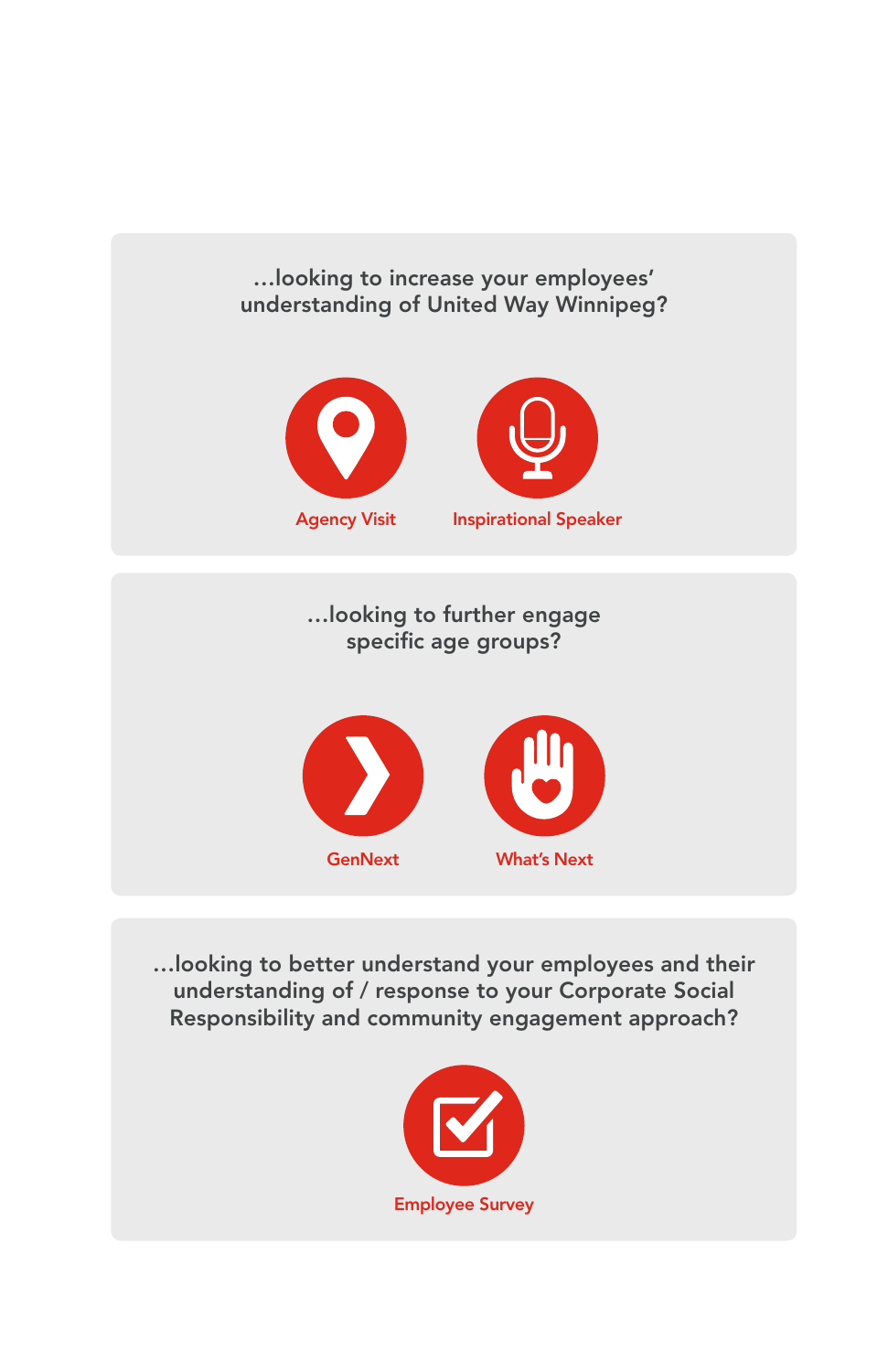*"Everyone walks away from a Day of Caring standing a little prouder, sitting a little straighter in their chair, and feeling fulfilled in terms of the contributions they've made. It's made it a campaign of inspiration for us."*

TEAM

BMO<sup>2</sup>

Paul Seipp Vice-President Personal Banking, BMO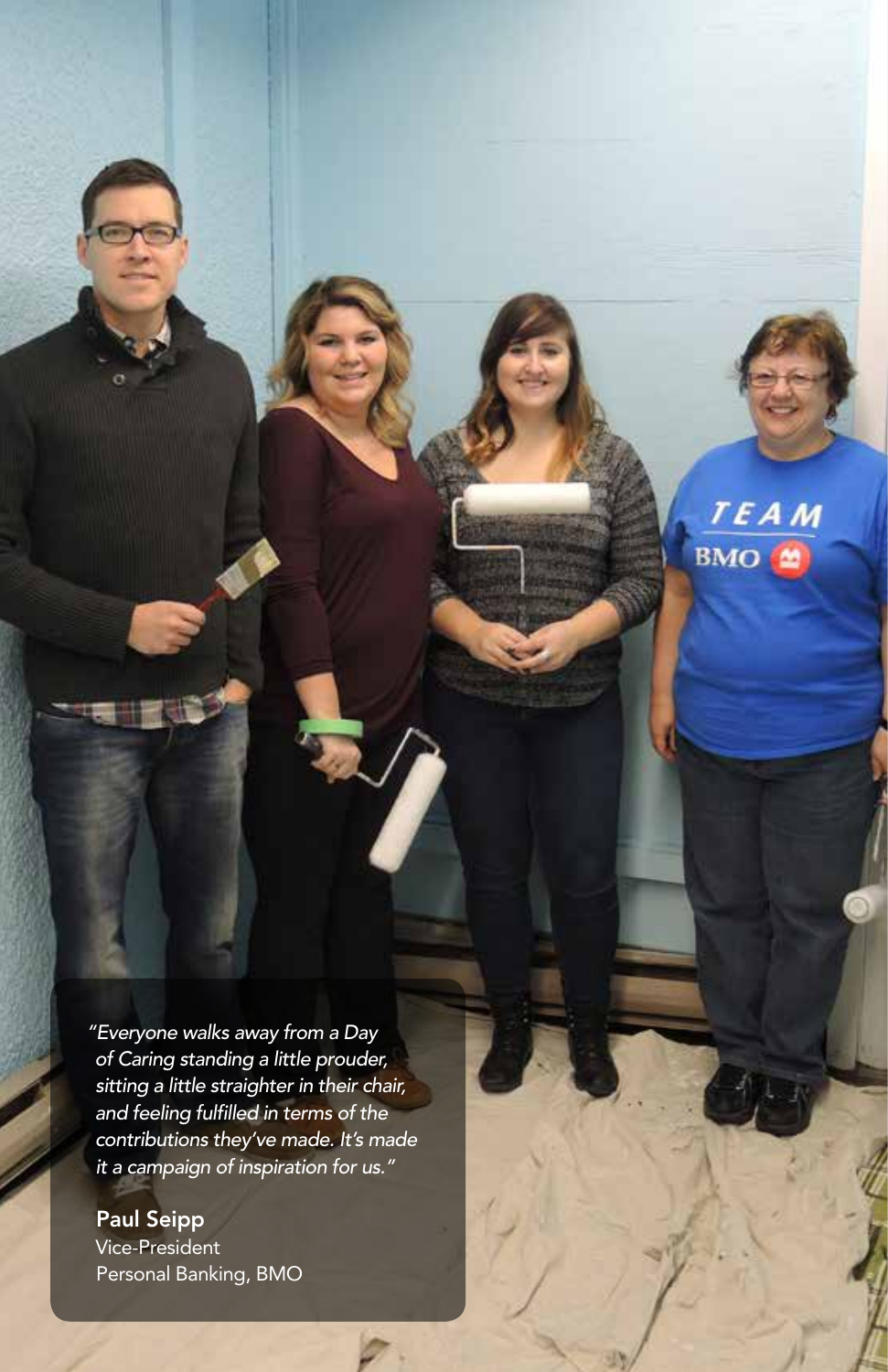

#### Day of Caring

A unique opportunity for employees, students and other organizations to come together and make a difference in our community by taking part in a variety of meaningful, hands-on volunteer projects with local community organizations. A rewarding way to build awareness, teamwork and morale.



#### POP UP DAY OF CARING

We can bring a Day of Caring to you! For a budget, we will bring an inspirational speaker and the items needed to have employees assemble personal care kits for youth, individuals who are homeless, newcomers, and others who can't afford these basic items.



#### Collection Drive

Employees can collect donations of new and gently used items such as children's coats, school supplies, food, and personal care items, for participants of United Way Winnipeg agency partners. We can provide a speaker to explain the need and even arrange for staff to deliver the items and see the difference their generosity makes.



#### Living On The Edge

A three-hour experiential session that provides 40-90 employees with roles and scenarios that depict what it might be like to live in a low-income situation. A facilitated discussion concludes the session and explores how participants' experience relates to current Winnipeg realities.



#### brain architecture game

What happens to us in life, particularly in the early years, can have long-term impact, both positive and negative. The Brain Architecture Game is a new and innovative hands-on opportunity for participants to learn how a child's brain develops in response. A great activity for collaboration, experiential learning and team-building.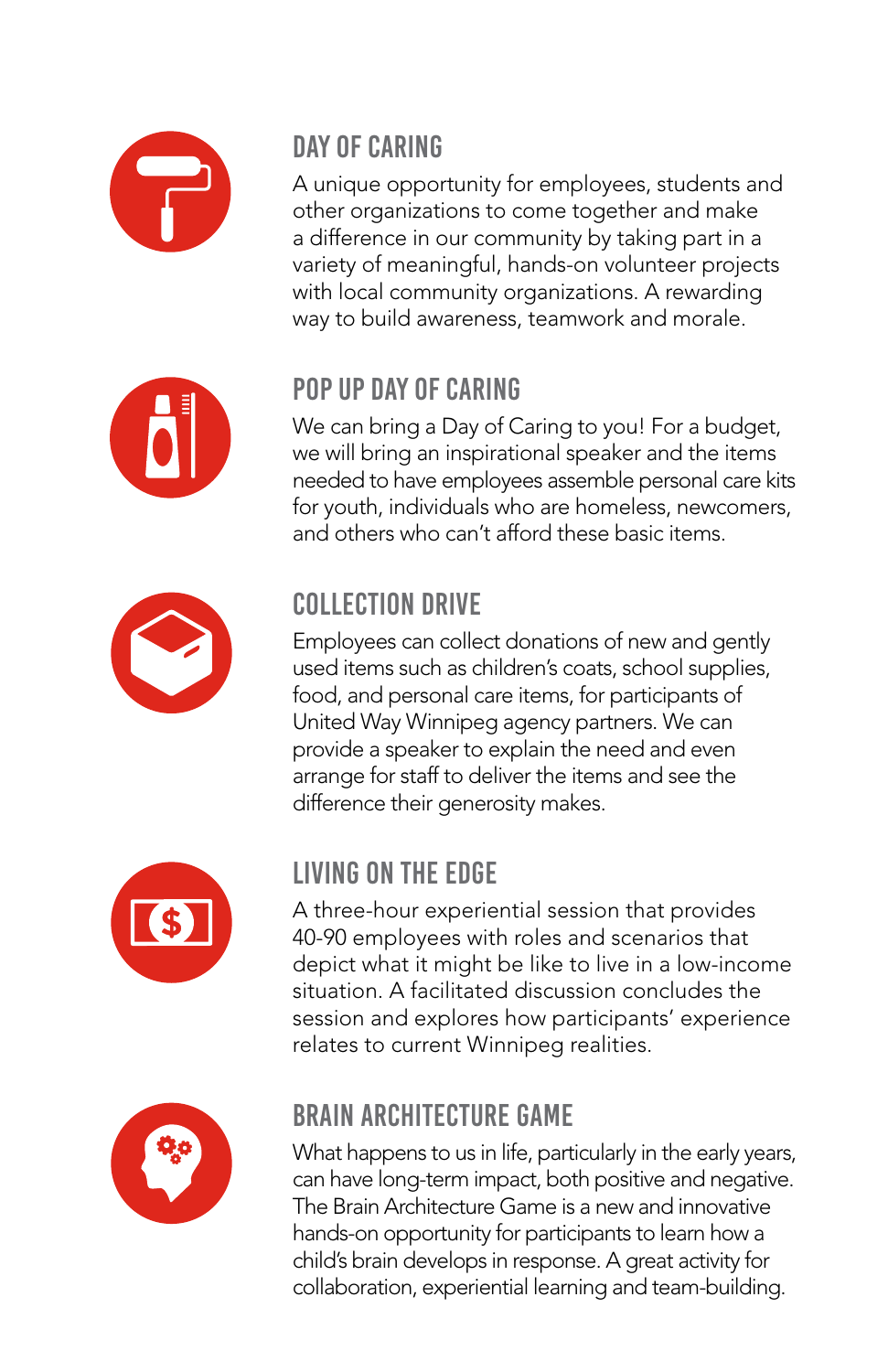*"This simulation showed me how people living in poverty must make complex and difficult decisions every day. I came away from the experience with a better understanding of poverty and how we need to support programs that remove barriers and create opportunities in our community."*

#### Mark Pomehichuk

United Way Winnipeg Campaign Co-Chair Canada Life

TANDAL PASS

TANDAL PASS

SSK4 NUM

 $\mathcal{R}$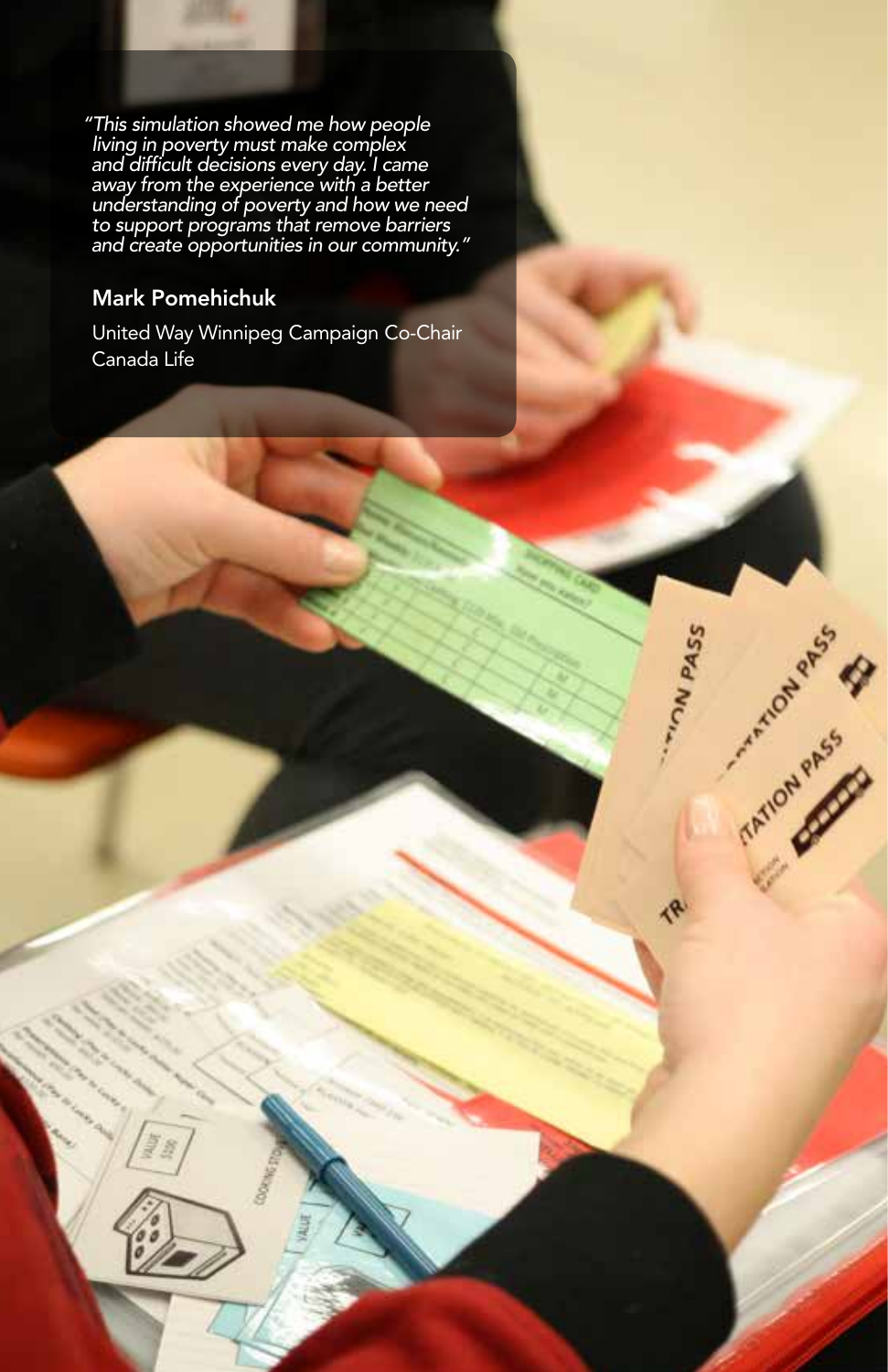





#### Make the Month

A digital poverty simulation that takes between 5 and 15 minutes and poses typical choices faced by people living in poverty. It can be done individually or in a facilitated group setting. Can you make the month?

#### Agency Visit

Your staff can see the impact of their donations by visiting one of the agencies funded through United Way Winnipeg.

#### Inspirational Speaker

United Way Winnipeg's Speakers Bureau has over 100 speakers: individuals whose lives have been impacted by a United Way Winnipeg agency or are staff members at the agencies who can share the impact of donations made by your company, your employees, and others.



#### **GENNEXT**

Through creating a GenNext chapter in your workplace, young leaders and millennial employees can get involved in tailored engagement opportunities and experiences.



### WHAT'S NEXT

*What's Next* is a new initiative for people who are approaching, or considering, retirement that provides opportunities to get involved in volunteer activities and continue making a meaningful difference in their community.



### **EMPLOYEE SURVEY**

We developed an employee survey to help you learn what is important to your employees in terms of social issues, engagement, and corporate social responsibility.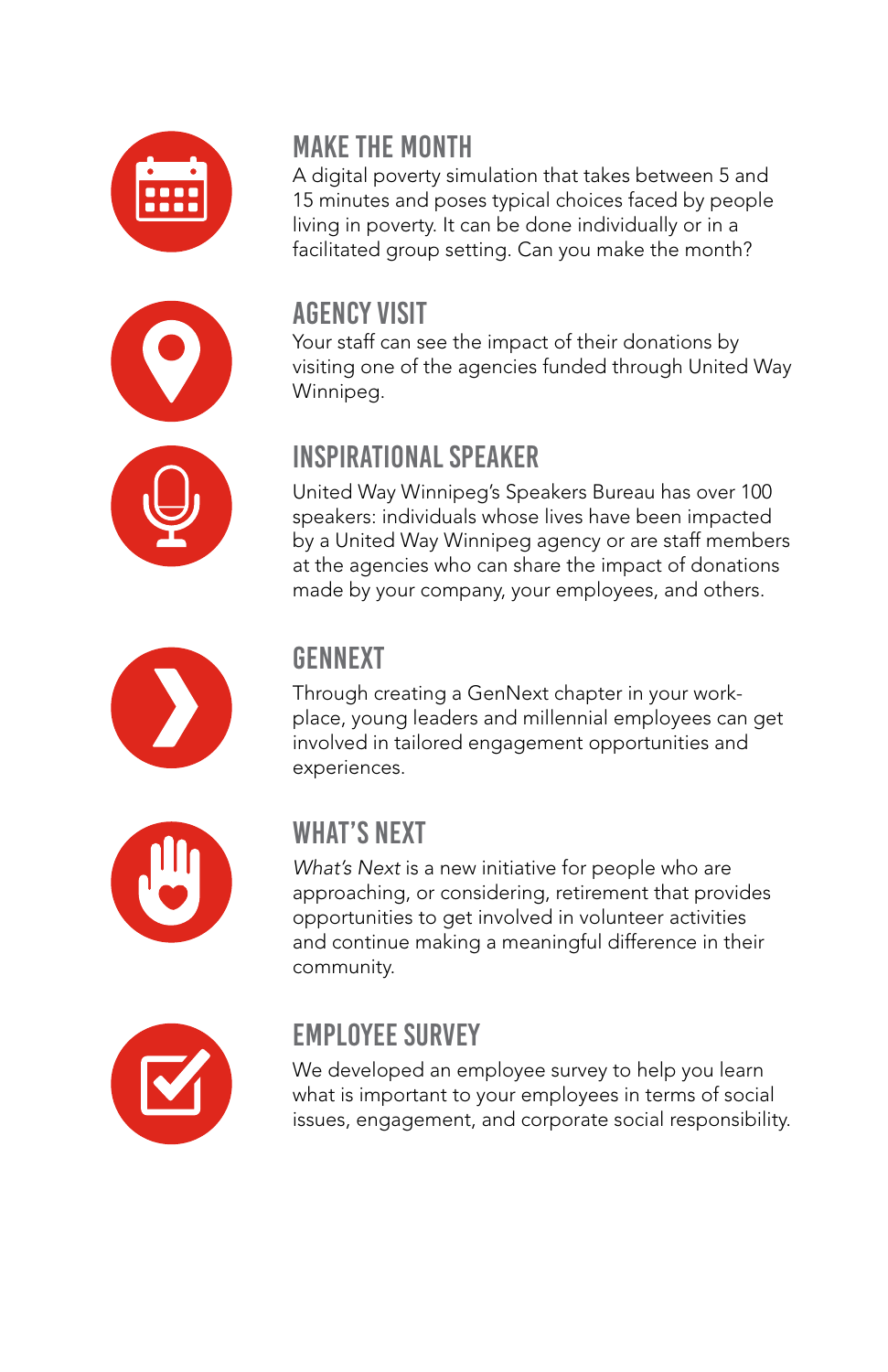# AN EXAMPLE OF A YEAR WITH United Way Winnipeg



Poverty is one of Winnipeg's most pressing issues. Participate in a Make the Month online simulation and facilitated workshop to learn more about the challenges faced by people living on a low income.

Do something extra special for Conscious Kindness Day.



Help an organization prepare for summer by helping with yardwork or planting a community garden through our Day of Caring program.

# Spring Summer

Time to recognize the impact of our collective efforts at the Annual Community Luncheon.



Get your team signed up and trained up for next year's Plane Pull.

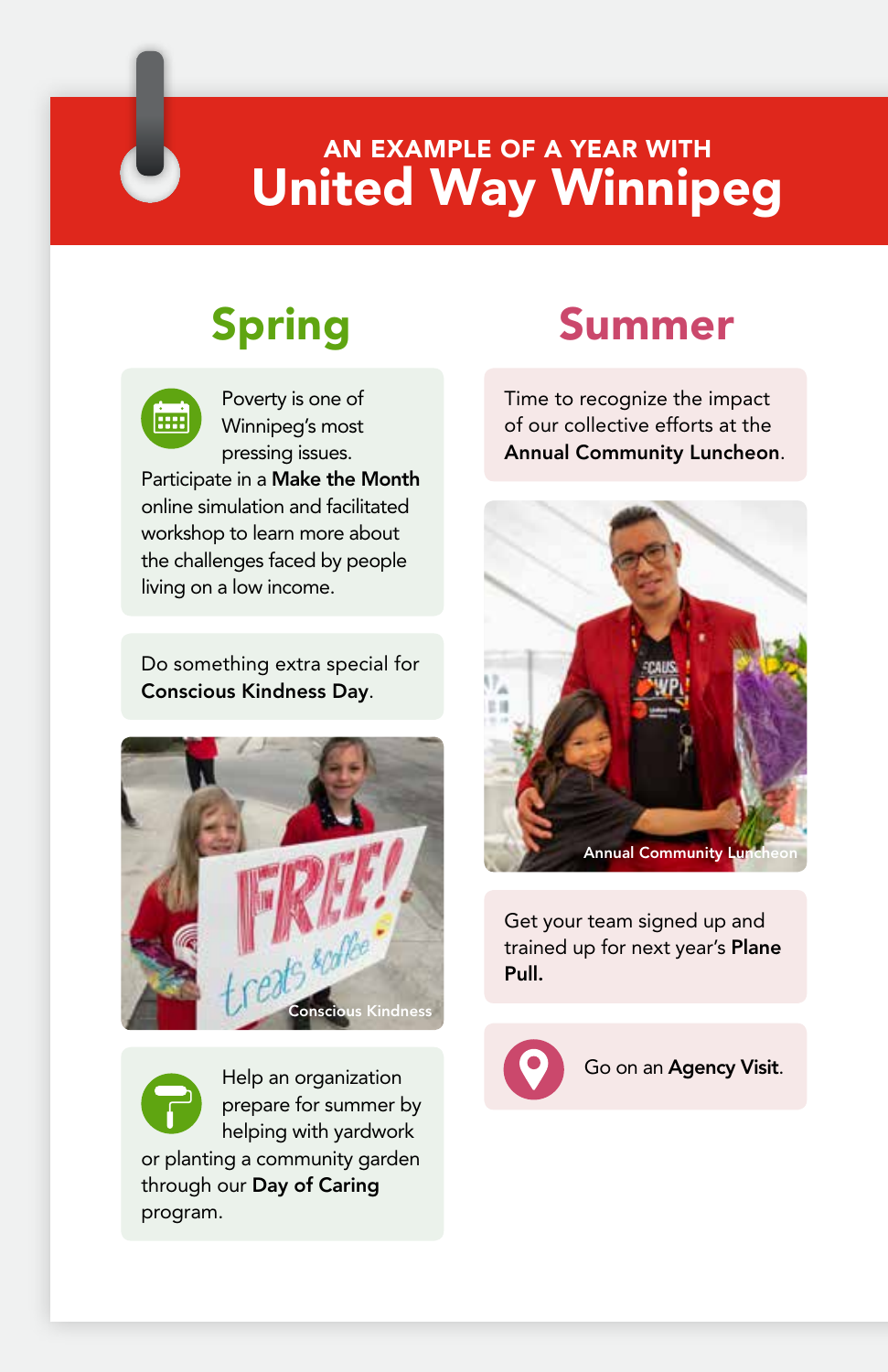United Way Winnipeg will work with you to develop your own customized calendar!

Show your team's might at Plane Pull.



Kick off your workplace campaign with an impact story from a Speakers Bureau presenter.

Learn how life experiences impact early childhood development with the Brain Architecture Game.

A chance to check in and celebrate at our first Campaign Breakfast.

Bundle and pack coats, hats, mitts, and scarves at Koats for Kids.



Learn more about poverty through the Living on the Edge simulation workshop.

Send your emerging leaders to the GenNext Summit.

# Fall Winter

Help an agency provide Christmas gifts for children and their families by hosting a Collection Drive.



A chance to check in and celebrate at our Campaign Lunch.

Get together at the Campaign Celebration to recognize our achievement!

 $\blacktriangledown$ 

Take an Employee Survey to find out what is important to

your colleagues in terms of social issues, engagement, and corporate social responsibility.